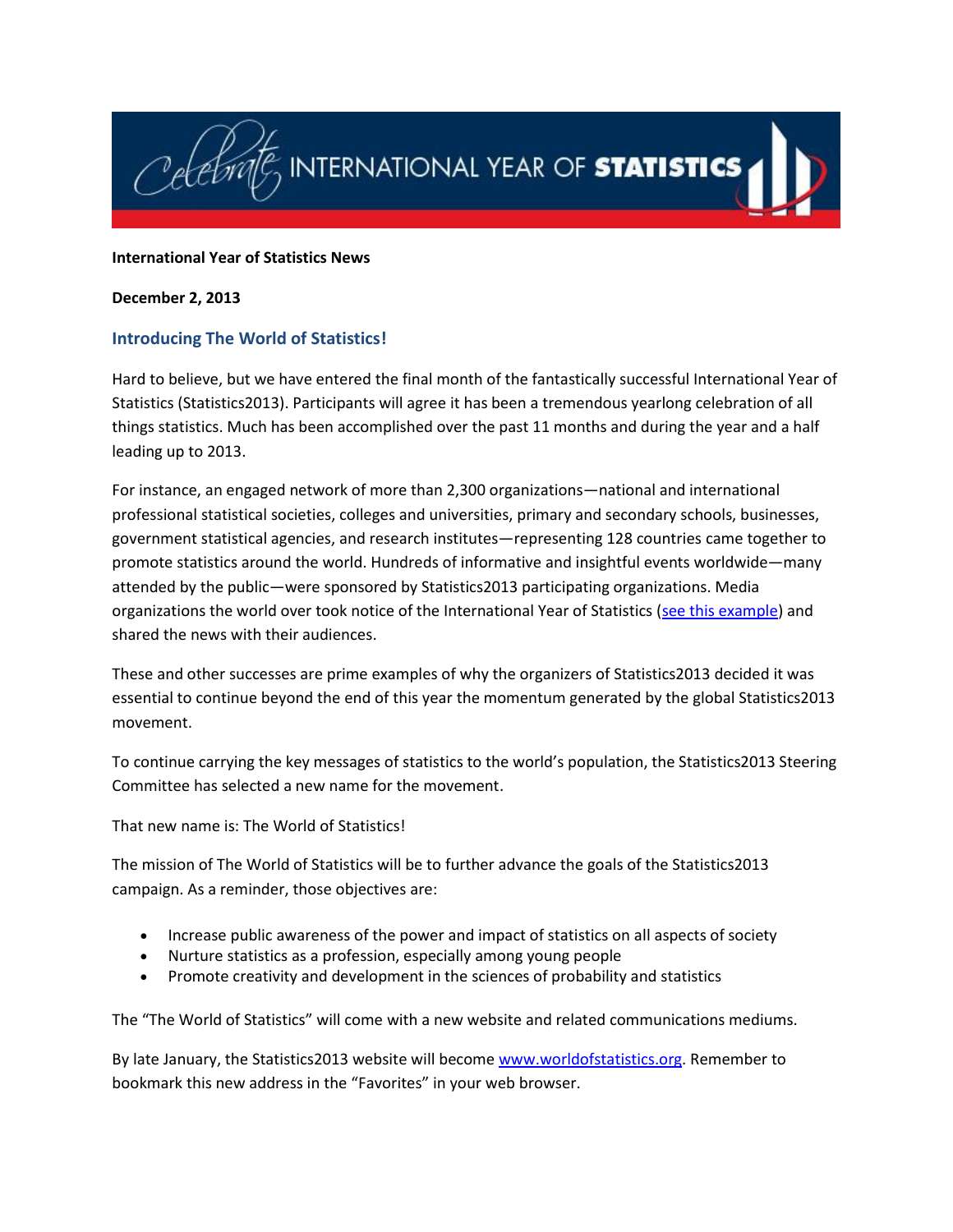Key components of the Statistics2013 website will be carried over to The World of Statistics website. Among these will be th[e Teacher Resources,](http://www.statistics2013.org/primary-secondary-school-teacher-resources/) [Statistics as a Career](http://www.statistics2013.org/statistics-as-a-career/) an[d What is Statistics?](http://www.statistics2013.org/2012/12/03/what-is-statistics/) sections and the popula[r Activities Calendar,](http://www.statistics2013.org/statistics2013-global-supporters/activities/) which lists hundreds of statistics-related events and meetings from around the world.

If your organization already has confirmed activities for 2014, 2015 or beyond, please send us information about these events so we can post these to the ne[w Activities Calendar](http://www.statistics2013.org/statistics2013-global-supporters/activities/) or send us this information as you finalize your events. Be sure to use the [Event Submission Form for the Activities](http://www.statistics2013.org/iyos/submitactivity.cfm)  [Calendar](http://www.statistics2013.org/iyos/submitactivity.cfm) to submit information about your organization's event.

Additionally, the Twitter handle will change January 1 to @astatworld. Please take a few minutes to start following this new The World of Statistics Twitter account.

Finally, this newsletter will become *[News of The World of Statistics](http://www.statistics2013.org/iyos/submitarticle.cfm)*. Beginning the first of the New Year, the newsletter will be published every three weeks and will be emailed to you and thousands of your colleagues worldwide. As you have done previously, please send us information about your organization's events and activities using the [Post-Event Information & Photo Submission Form](http://www.statistics2013.org/iyos/submitarticle.cfm) and we will publish your article in an upcoming issue of the *News of the World of Statistics*.

We—[the members of the Statistics2013 Steering Committee](http://www.statistics2013.org/statistics2013-global-supporters/steering-committee/)—thank you for helping make the International Year of Statistics an unqualified success and urge your continued active participation in The World of Statistics.

### **One "Virtual" Observer's View of the Future of the Statistical Sciences Workshop**

Altea Lorenzo-Arribas, a socio-economic statistician at [Biomathematics & Statistics Scotland](http://www.bioss.ac.uk/) and a member of [FreshBiostats,](http://freshbiostats.wordpress.com/) a group for young researchers in that field, recently provided to Statistics2013 a blog about the Future of the Statistical Sciences Workshop, the International Year of Statistics capstone event held last month in London.

Lorenzo-Arribas joined many of her colleagues who watched the event online from the comfort of their offices or homes. The virtual broadcast was sponsored by [Wiley-Blackwell.](http://www.wiley.com/WileyCDA/Section/id-351216.html)

In the blog, Lorenzo-Arribas wrote, "…the event covered different areas of application, it showed the tools of the field to tackle a wide range of challenges, it portrayed examples of research of potential high impact, and in summary was a great attention-attracting exercise that will hopefully encourage other professionals to the area. A common vision of ubiquity and great relevance came across from the speeches and showed the field as a very attractive world to join."

Further, Lorenzo-Arribas noted the participation of statisticians in far-flung locations around the world: "Online attendance was allowed to the event and this was a great opportunity to listen to highly reputed professionals in main areas of Statistics. Virtual participants were also allowed to pose their questions to the speakers, and I can confirm that it all worked very well and it appears to me as an excellent way to make these sorts of events available to a wider audience that would otherwise not be able to attend—I am already looking forward to more!"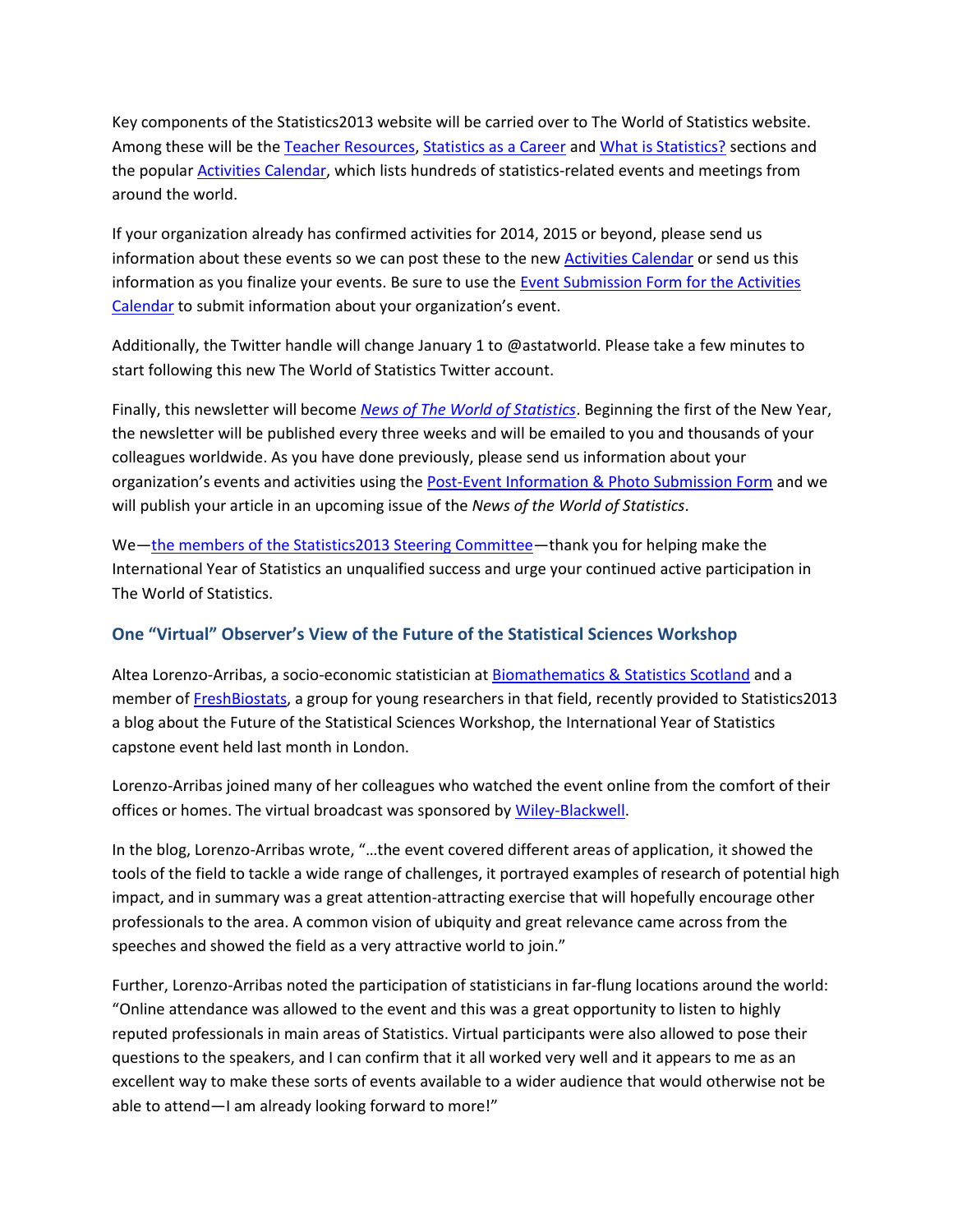



We liked her workshop overview so much, it is posted to the Statistics2013 website. We encourage you [to set aside a couple minutes to read this thoughtful review of the Future of the Statistical Sciences](http://www.statistics2013.org/2013/11/25/my-impressions-from-the-workshop-on-the-future-of-the-statistical-sciences/)  [Workshop.](http://www.statistics2013.org/2013/11/25/my-impressions-from-the-workshop-on-the-future-of-the-statistical-sciences/)

[Also, in case you missed the Workshop](http://view6.workcast.net/?pak=8653179940038824&cpak=7903578291368412) virtual broadcast, you can view the event podcast here.

# **Missed the Unconference? No Worries!**

# If you missed th[e Unconference on the Future of Statistics](http://simplystatistics.org/unconference), don't fret! You can watch the event on [YouTube.](http://www.youtube.com/watch?v=Y4UJjzuYjfM)

The Unconference was a huge success, said co-organizer Jeff Leek: "We think the Unconference went amazingly well. All six speakers gave really insightful talks, we had major participation on YouTube and Twitter (the only time I've ever seen more statisticians on Twitter was when Nate Silver spoke at JSM!), and we had a ton of viewers. So overall, it was everything we had hoped for."

Several innovative statistical thinkers discussed the future of statistics, especially those issues that affect junior statisticians the most: education, new methods, software development, collaborations with natural sciences/social sciences, and the relationship between statistics and industry.

Organized by the authors of the **Simply Statistics blog**, the Unconference was a virtual event held October 28.

### **Participation Hits New Milestone**

Who could have thought a year ago at this time that the International Year of Statistics would draw 2,300 participating organizations? Surely, no one on the Statistics2013 Steering Committee had uttered that number. Yet, as of today Statistics2013 has 2,301 participating organizations from 128 different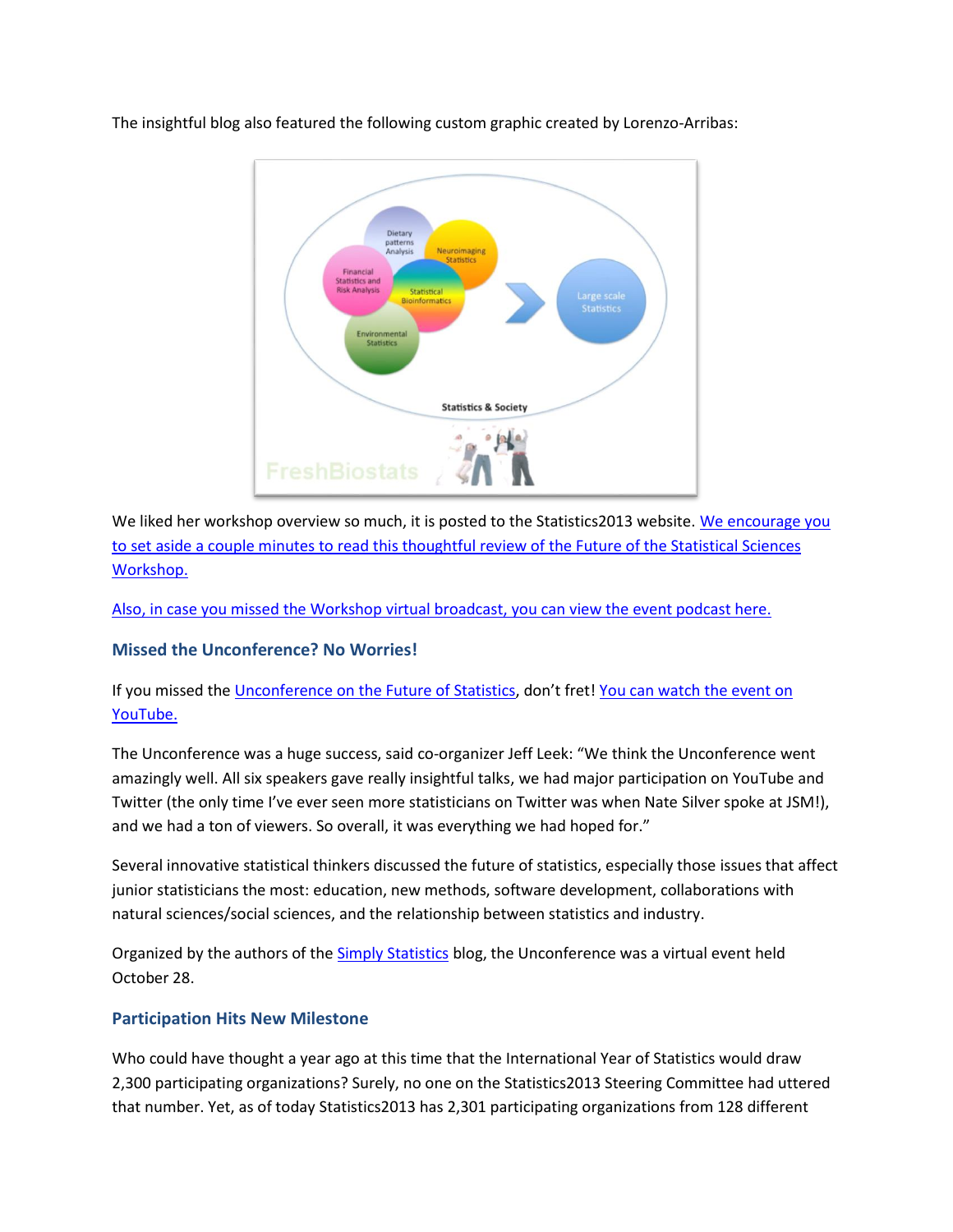countries around the globe. You can view the current participant and country lists by going to the [Statistics2013 website.](http://www.statistics2013.org/iyos/participants.cfm)

There is still a month to go in Statistics2013 and, as we mentioned in the lead article, we are going to continue the movement into 2014 under the banner of The World of Statistics. As such, there are many more groups that can and should participate in the International Year of Statistics and its successor.

So, please encourage other organizations, secondary schools, universities and businesses in your area to join this worldwide movement. It's easy for them to join. Simply tell representatives of these groups to go to [www.statistics2013.org](http://www.statistics2013.org/) and click on the "Join Statistics2013" icon on the top right-hand side of the homepage to become an official International Year of Statistics participating organization.

### **Participating Organization: News & Events**

Following is the latest news about events hosted by Statistics2013 participating organizations:

**Iran—**To celebrate the International Year of Statistics, Isfahan Mathematics House in Isfahan held a Statistical Summer School for university students from late June to late August. It's curriculum included an introduction to various branches of statistics to teach the students about the breadth of the science of statistics, training on statistical software that increased the skills of attendees, presentation projects that introduced various practical applications of statistics to the students, and a four-day workshop for teachers of statistics in Isfahan. The goals of this workshop were:

- Learning about statistics and modeling
- Learning about the research process
- Learning about designing a questionnaire
- Preparing for working with Minitab software



*Isfahan Mathematics House Statistical Summer School attendees pose for a group photo.*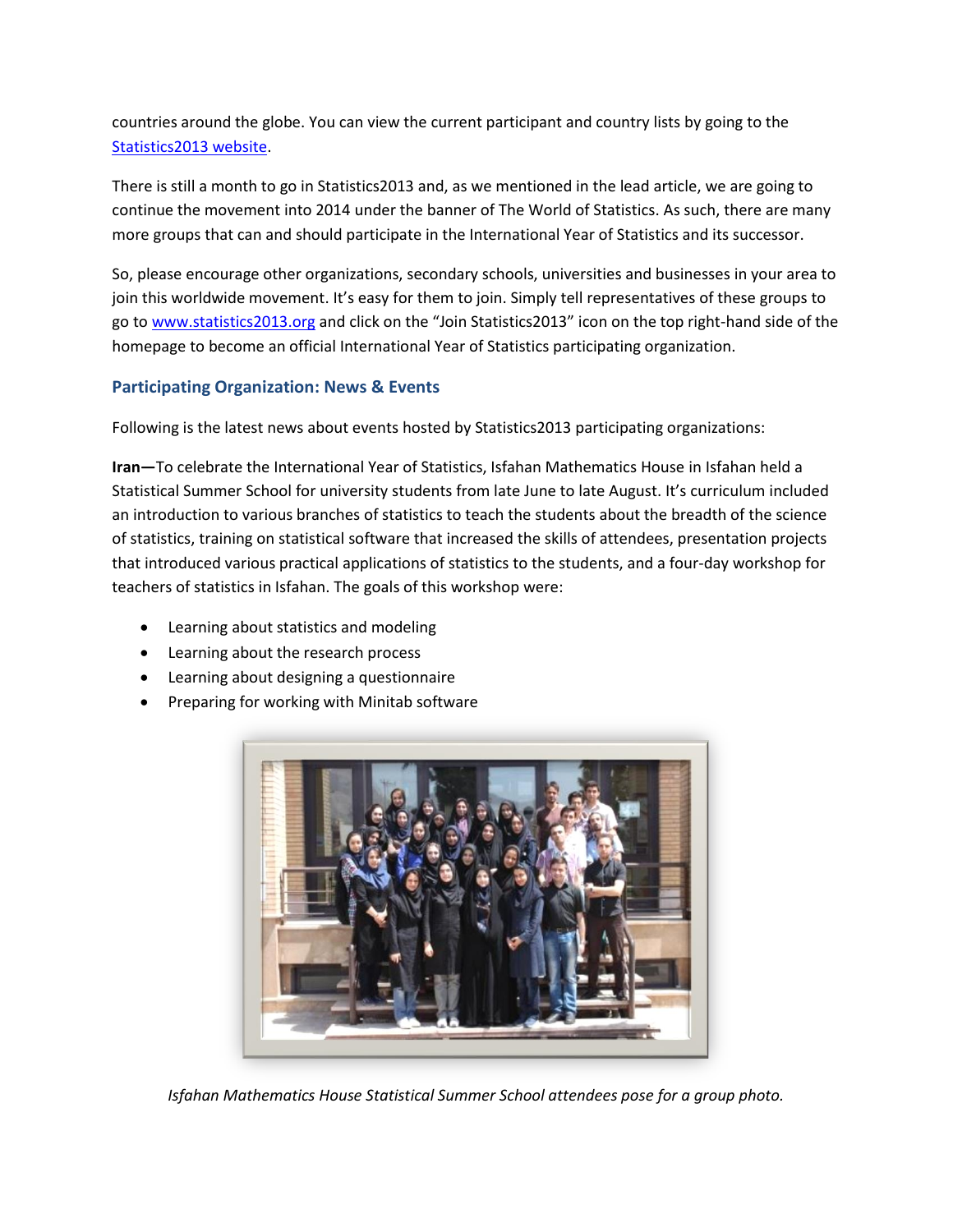**France—**The Mathematical Competitive Game 2013-2014, organized jointly by the French Federation of Mathematical Games and Societe de Calcul Mathematique SA, is now open. It is endowed with 2,000 Euros of prizes. The topic for the competition is: Checking an Industrial Process. [Please click here for a](http://scmsa.eu/archives/SCM_FFJM_Competitive_Game_2013_2014.pdf)  [complete description of the game.](http://scmsa.eu/archives/SCM_FFJM_Competitive_Game_2013_2014.pdf) Answers must be submitted by no later than April 30.

**United States—**The Wikimedia-D.C. Chapter is holding a Statistics Edit-a-thon to celebrate the International Year of Statistics. Participants will gather in person in Washington, D.C. and virtually via a Joint Etherpad on December 8 to improve Wikipedia articles broadly related to the field of statistics and official statistical activities, such as historical censuses. This event will include training for anyone new to Wikipedia and brief talks on subjects of interest. Click here to RSVP, ask questions or get additional [information](https://en.wikipedia.org/wiki/Wikipedia:Meetup/DC/Statistics_Edit-a-thon) or email organizer Peter Meyer at [econterms@gmail.com.](mailto:econterms@gmail.com)

**Poland—**The Managing Production Quality and Logistics Unit of the Management Department at the Warsaw Management Academy late last month held a national conference titled "Statistics in Business and Social Sciences." The event was held to celebrate the International Year of Statistics. Continuing the central objective of Statistics2013, the conference promoted public awareness of the significance and importance of statistics in every sphere of social and economic lives, focusing especially on the use and creative development of statistics in business and social sciences. The conference's topics included the following:

- Using statistical thinking and statistics in economic, finance and management sciences
- Using statistical thinking and statistics in various businesses, including insurance, banking, telecommunication, marketing, enterprise, production, engineering, logistics, medicine, experimental sciences and pharmaceutical sciences
- Statistics of small, medium and large businesses
- Statistics in research and social sciences—the labour market, quality of life, demographic processes, social politics, psychology and sociology
- The changes of statistical thinking in science, teaching, management and business applications
- Big Data–Big Quality—a challenge for statistics in business and social sciences

The two-day event, which attracted 100 participants, was held under the scientific patronage of the Polish Statistical Association and the honorary patronage of Professor Stanisław Dawidziuk, PhD, president of the Warsaw Management Academy, and Marek Goliszewski, president of the Business Centre Club.

**Spain—**[Young biostatisticians in Spain, career or race?](http://www.seio.es/BEIO/files/BEIOVol29Num3Oct2013-OP2.pdf)—a paper authored by six young research members of the Spanish biostatistics network **Biostatnet**—has been published in a special Statistics2013 edition of the [Bulletin of the Spanish Society of Statistics and Operations Research.](http://www.seio.es/BEIO/5.html) As the authors state, "It is the final aim of this paper, following the spirit of the International Year of Statistics, to promote our profession and celebrate biostatistics in Spain and worldwide."

**Spain—** As part of its commemoration of the International Year of Statistics, the Statistical Office of Castilla y León (Dirección General de Presupuestos y Estadística de Castilla y León), convened in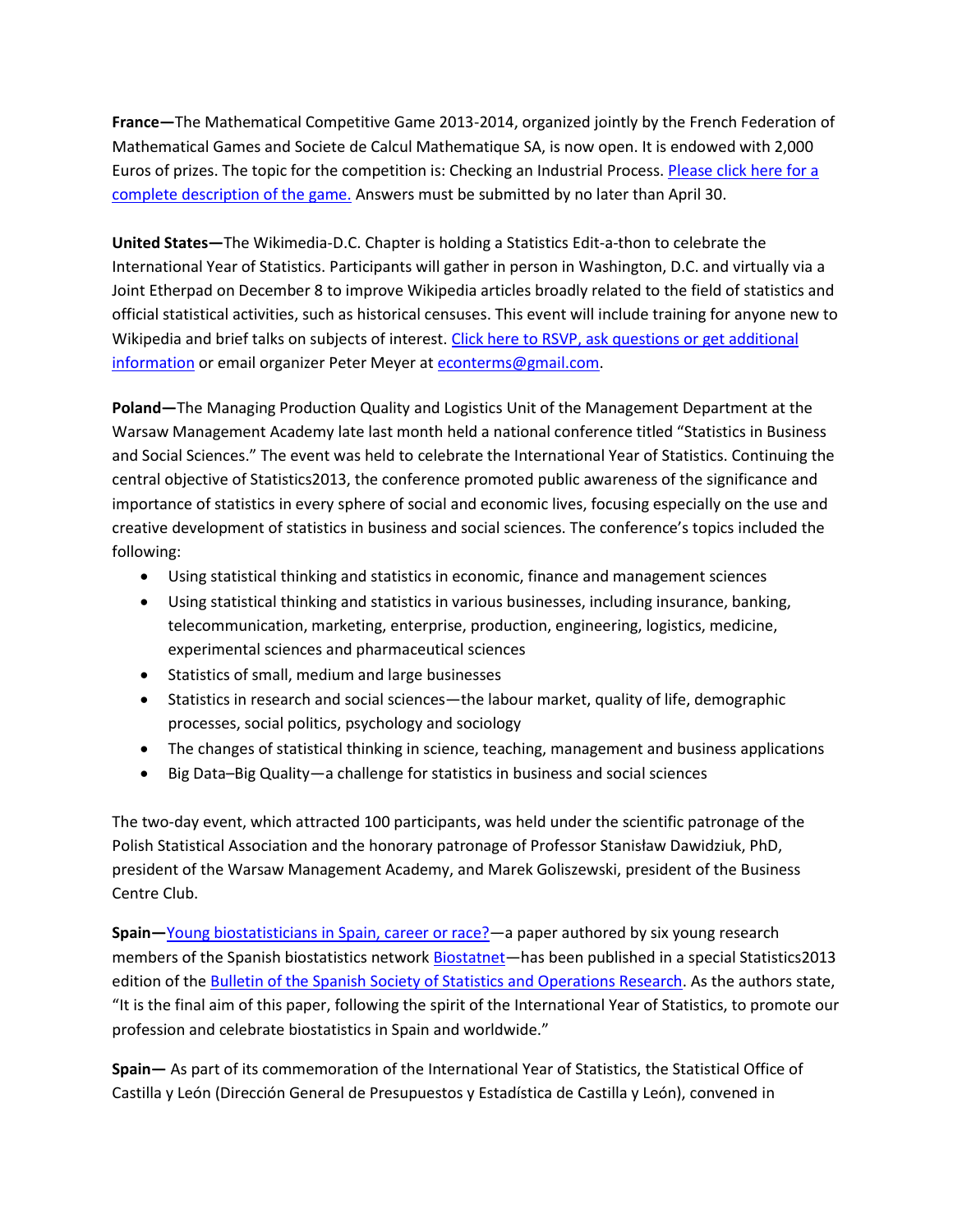February the XII School Competition on Statistical Works. The competition was open to students in secondary and high education from Castilla y León. On November 22, the competition awards ceremony was held and attended by statistical and educational authorities and the winners along with their family members and friends. The first-place award in the secondary-education category was awarded to the work titled "Where Bierzo is called Cabrera (Donde el Bierzo se llama Cabrera)", which was presented by IES from Puente de Domingo Florez (León). Politécnico de Soria was the winner in the high-education category for its work titled "Do we have young, healthy habits? (¿Seguimos los jóvenes hábitos saludables?)." During the awards ceremony, the significance of 2013 as the International Year of Statistics was highlighted as was the importance of statistics in our society—a fact that students had established through their works[. Click here to view the winning works.](http://www.jcyl.es/web/jcyl/Estadistica/es/Plantilla100/1284161871751/_/_/_)



*Winners of the Statistical Office of Castilla y León's XII School Competition on Statistical Works receive their rewards at a special ceremony.*

**India—**A National Seminar on Biostatistics and Data Analytics will be staged December 23 and 24 by the Maharaja Sayajiaro University of Baroda Department of Statistics in Vadodara. The objectives of the seminar are to facilitate the sharing among academicians and statisticians of research-based knowledge, case studies and novel business applications related to advanced data analysis, business analytics and intelligence, and trends in the fields of biostatistics and data analytics. The event will provide a common platform for young statisticians to interact with subject experts from across the country. Through this event, organizers believe young statisticians will acquire the skills to develop new statistical methodologies and theoretical insights. [Click here](http://www.statistics2013.org/files/2013/11/MS-Univ1.jpg) an[d here](http://www.statistics2013.org/files/2013/11/MS-Univ2.jpg) for more information about this national seminar.

**Russia—**As part of its celebration of the International Year of Statistics, East Siberia State University (ESSU) of Technology and Management in Ulan-Ude, Buryatia staged a "Week of Statistics" celebration. The event, organized by the university's chair of Macroeconomics, Economic Informatics and Statistics, was held October 28-30. It featured a roundtable discussion with employers, ESSU graduates and managers from information technology and analytical firms; a Statistical Olympiad for students; and an international scientific-practical conference titled "Economical-Statistical Researches of Territorial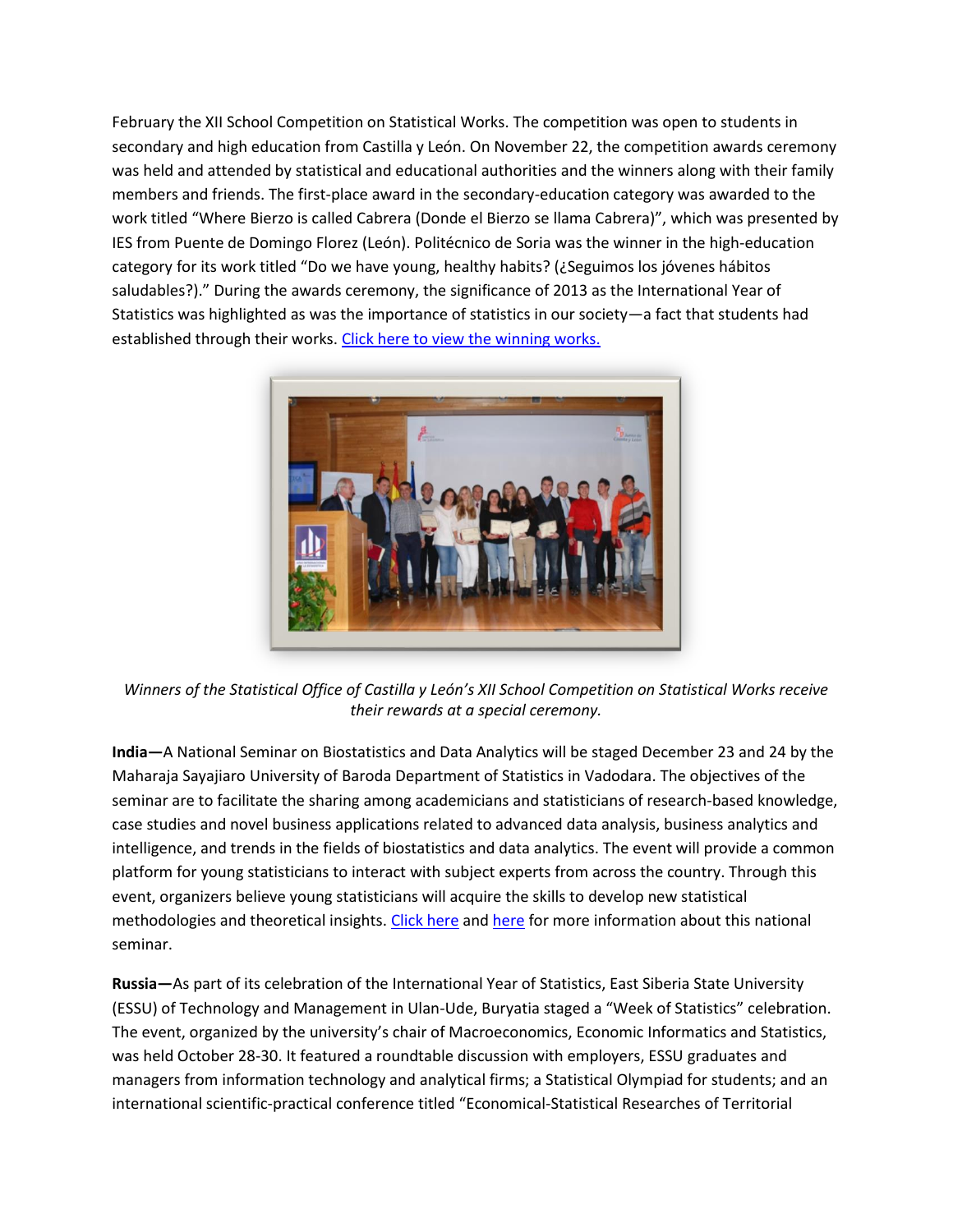Potential in Modern Information Society." Sixty-five attendees from universities in Kazakhstan, China, Mongolia, Moscow, Tomsk, Orenburg, Novosibirsk, Joshkar-Ola, Irtutsk, Jakutsk and Ulan-Ude participated in the week and the conference. Following the conference, the university published a book that included submitted articles as well as a letter of support from Statistics2013.



*Three participants at East Siberia State University's international scientific-practical conference smile for the camera.*

# **National Statistical Organization: News & Events**

Following is the latest news about upcoming and recently concluded events hosted by national statistical organizations (NSOs) participating in Statistics2013:

**Nigeria—**The National Bureau of Statistics (NBS) recently celebrated African Statistics Day 2013 to help to promote the importance of statistics in national planning, policy formulation, monitoring and evaluation of government projects. "It was in the realisation of the importance of statistics that the African ministers in charge of statistics declared and adopted November 18 of every year as African Statistics Day," said NBS Assistant Director of the Corporate Planning Division Mr. Azeez Mustapha. The theme for this year's celebration was: Quality Data to Support African Progress. This theme was selected to draw attention to the importance of quality statistics for evidence-based decision-making in economic management, poverty reduction and all aspects of socio-economic development processes. African Statistics Day was initiated in 1990 by an agency of the United Nations Economic Commission for Africa, the Joint African Conference of Planners, statisticians and demographers.

**Malta—**Promoting statistical literacy was the focus of a seminar conducted by Malta's National Statistical Office last week. Around 100 participants attended the seminar, which was another in a series of activities to mark the International Year of Statistics conducted by NSO Malta. Also, the annual publication *Malta in Figures 2013* was unveiled at the seminar. The following major presentations were conducted as well: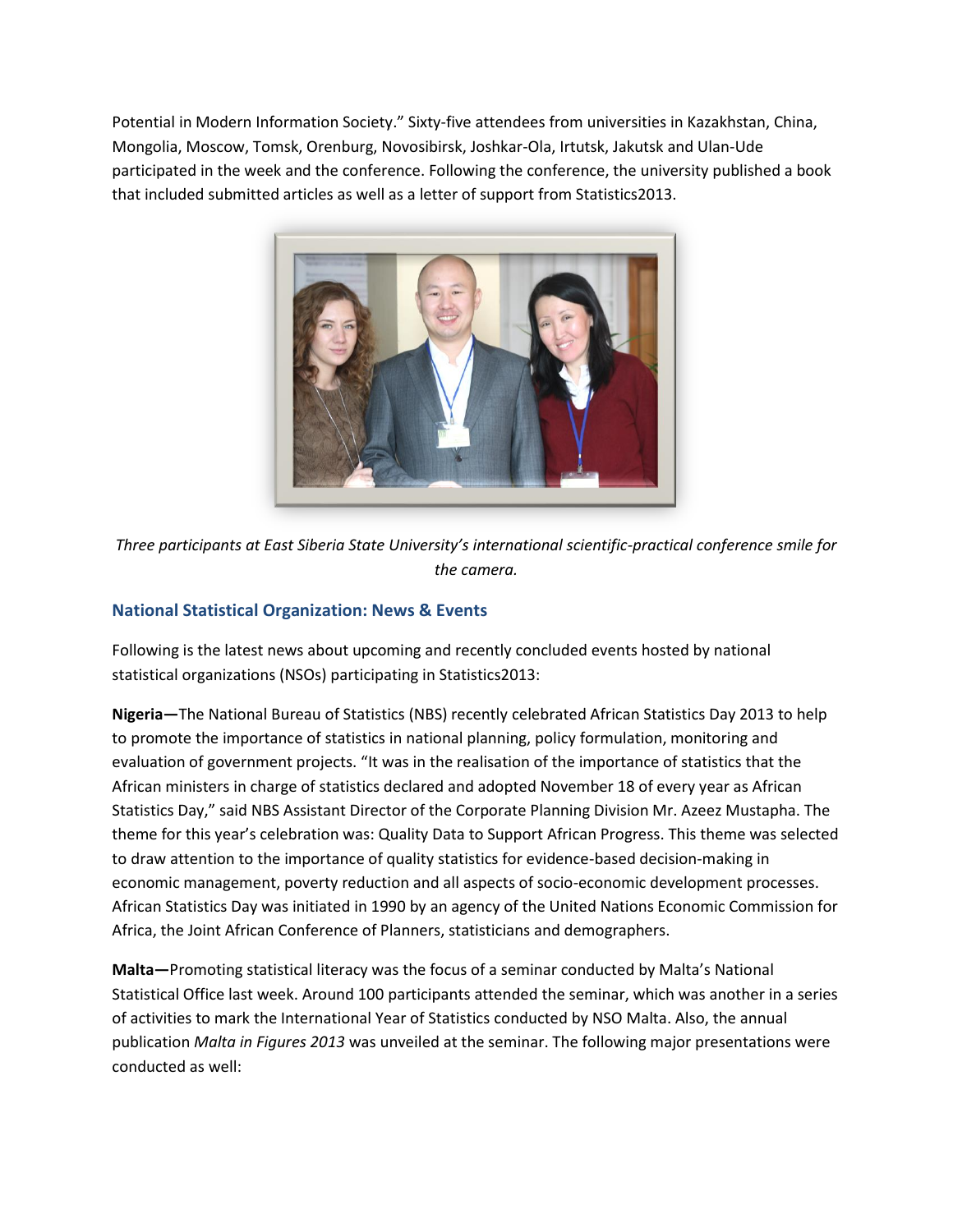- Karen Caruana of the Central Bank of Malta Statistics Department outlined the main findings of the [Household Finance and Consumption Survey](http://www.nso.gov.mt/docs/A_KarenCaruana.pdf) conducted last year
- Prof. Albert Leone Ganado, chairman of the Malta Statistics Authority, presented a talk about [data and error analysis in official statistical methodologies](http://www.nso.gov.mt/docs/B_AlbertLeoneGanado.pdf)
- NSO's Silvan Zammit presented the final results of the [2011 Census of Population and Housing](http://www.nso.gov.mt/docs/C_SilvanZammit.pdf)
- Neville Calleja of the Department of Health Information and Research spoke about [knowledge](http://www.nso.gov.mt/docs/D_NevilleCalleja.pdf)[base for health policy and how health is wealth](http://www.nso.gov.mt/docs/D_NevilleCalleja.pdf)

At the start of the event, Malta NSO Director General Michael Pace Ross announced the NSO will be opening a branch in Gozo under the supervision of the Malta Statistics Authority. He also discussed the publication of NSO's *Bilingual Glossary of Statistical Terms* and theatre in education for school children program, which are two additional NSO activities to promote statistical literacy in the International Year of Statistics.



*A roomful of attendees turned out for NSO Malta's Statistical Literacy Seminar.*

# **Nominate a Statistician of the Week**

Do you know an outstanding statistician deserving of recognition for his or her work? If so, nominate the person for the Statistics2013 Statistician Job of the Week. To do so, simply send us a 250-to-300-word article about your colleague along with a photograph. In the article, explain the person's job and his or her contributions to the mission of their organization. We'll feature the profile on the Statistics2013 website homepage for a week. Send your nominating submission to Jeff Myers at [Jeffrey@amstat.org.](mailto:Jeffrey@amstat.org)

# **RSS, ASA Launch Stats2013AtSchool Quiz on Statistics2013 Website**

[The Statistics2013 website](http://www.statistics2013.org/) has a new feature—called the Stats2013AtSchool Quiz—thanks to th[e Royal](http://www.rss.org.uk/site/cms/contentChapterView.asp?chapter=1http://www.rss.org.uk/site/cms/contentChapterView.asp?chapter=1)  [Statistical Society](http://www.rss.org.uk/site/cms/contentChapterView.asp?chapter=1http://www.rss.org.uk/site/cms/contentChapterView.asp?chapter=1) and the [American Statistical Association.](http://www.amstat.org/) Developed by the Royal Statistical Society [Centre for Statistical Education](http://www.rsscse.org.uk/) in cooperation with Plymouth University, *[Stats2013AtSchool](http://www.stats2013atschool.org.uk/)* is a world statistics quiz for learners across the world.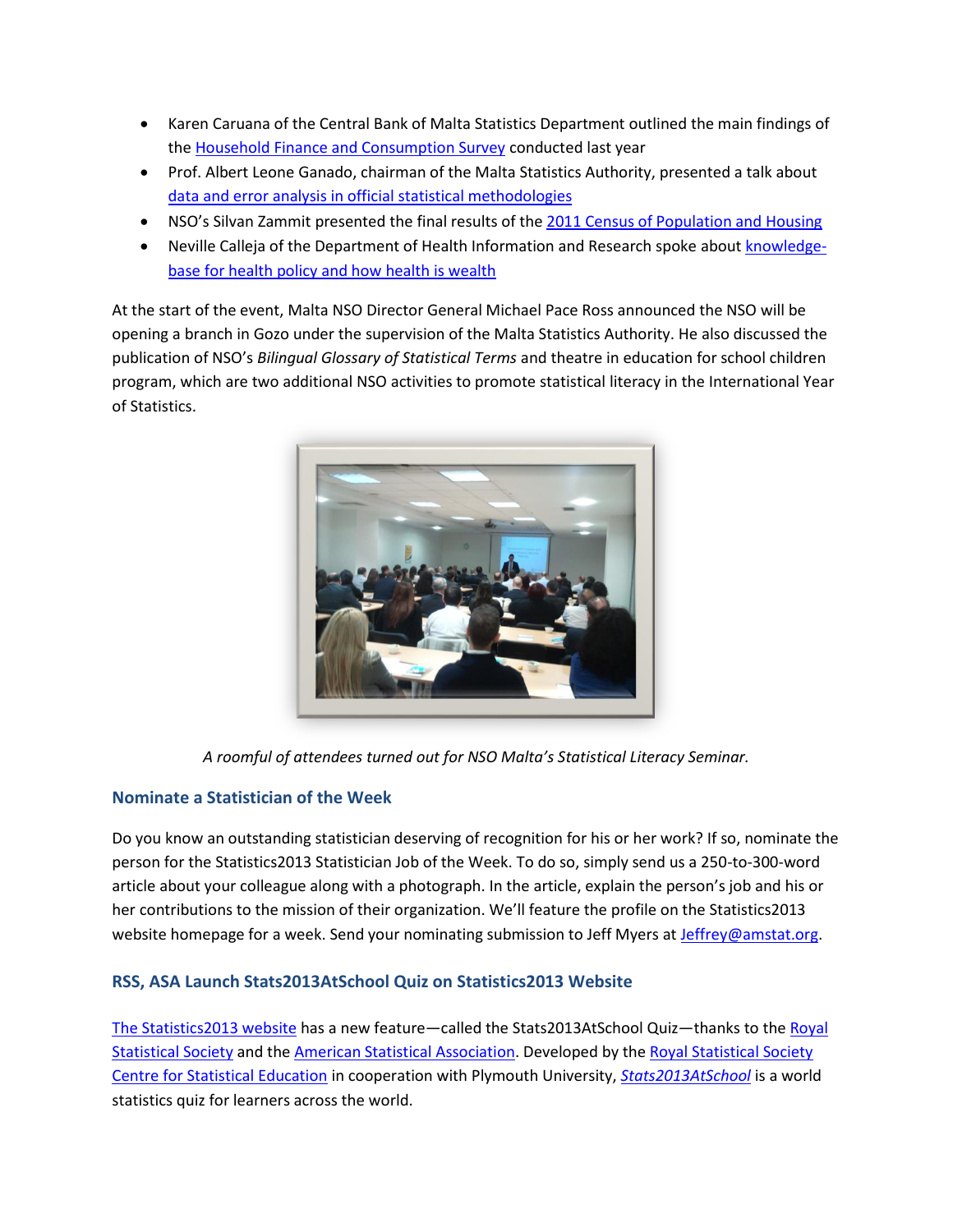The Stats2013AtSchool Quiz launched in September and currently:

- More than 60 countries have taken part
- more 70 participants (under 19 years of age) have scored full marks
- New Zealand is top of the leaderboard for this month, with 49 participants achieving full marks to date

RSS and ASA encourage your organization to promote this fun activity to teachers and school-aged learners in your country. We hope to build an international community of champions who will help develop *[Stats2013AtSchool](http://www.stats2013atschool.org.uk/)* by contributing additional questions and resources.

If you are interested in being a champion please register at *[Stats2013AtSchool](http://www.stats2013atschool.org.uk/)*. To give the quiz a try, go to [www.statistics2013.org](http://www.statistics2013.org/) and click on the Stats2013AtSchool quiz located at the bottom of the homepage.

# **Attention All Participating Organizations**

If you want to share news about your organization's activities to celebrate Statistics2013, we invite you to provide a blog entry or article that we will highlight on the Statistics2013 website. Many Statistics2013 organizations have done so already and your group could be the latest to be featured in th[e Statistics2013 Blog](http://www.statistics2013.org/) on the homepage or on the [Around the World in Statistics](http://www.statistics2013.org/category/around-the-world-in-statistics/) page. To submit your article or blog, follow these guidelines:

- 1. *Statistics2013 Blog*—A blog entry up to 500 words. Since the Statistics2013 website is oriented to the public, all blog entries must be written in layman's language (no statistical terminology) and tie into the International Year of Statistics in some fashion (be creative!). Submit all blog entries via email and include as attachments to the email any images and graphics, including the author's headshot photo, to be used in the blog entry.
- 2. *Around the World in Statistics Article*—A 250-to-500-word article about how statistics makes life better for the people of your country or about an initiative your organization is undertaking to promote statistical awareness among your constituency or audiences.

Submit your blog or article to Jeff Myers at [Jeffrey@amstat.org.](mailto:Jeffrey@amstat.org)

### **Calling All National Statistical Organizations**

Statistics2013 is seeking informative, educational and insightful statistics about your country to feature in the "Statistic of the Day" area of the [Statistics2013 website homepage.](http://www.statistics2013.org/) These can be a series of four or five brief statistical facts about your country's population, economy and education systems; the health of its citizens; and similar social, economic, government and other relevant topics. Send your submissions along with a link to your organization's website to Jeff Myers at [Jeffrey@amstat.org.](mailto:Jeffrey@amstat.org)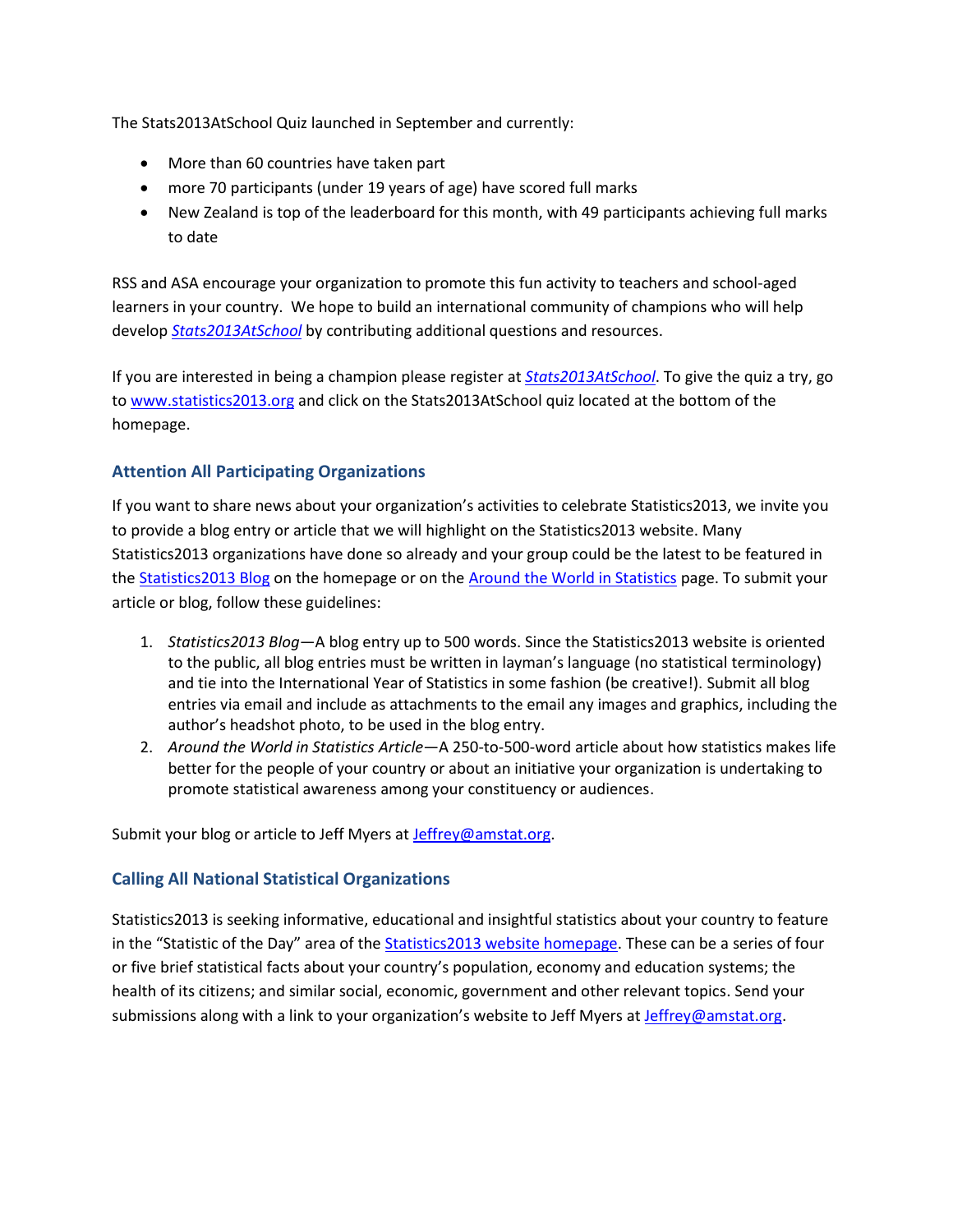#### **Event Submission Forms on Website**

Two web-based forms make it easy for you to submit your organization's Statistics2013 events as well as a summary and photos after the event is over.

The first form—called the "Event Submission Form for the Statistics2013 Activities Calendar"—provides you a quick and simple way to submit information about your organization's planned Statistics2013 events. All you have to do is input into the form the requested information and press the "Submit" button. We'll then take your information and post it to the Statistics2013 Activities Calendar. You can [access this form here.](http://www.statistics2013.org/iyos/submitactivity.cfm)

The second form—titled "Statistics2013 Post-Event Information & Photo Submission Form"—enables you to let us know about the success of your completed event and to submit up to two photos. On this form, you are prompted for information about your event and you also can input a brief summary (up to 1,750 characters). After you submit information about your organization's event, we'll run your photos and stories in this newsletter so others can see the creative and fun ways that your organization is promoting the International Year of Statistics. Click here to [access this form.](http://www.statistics2013.org/iyos/submitarticle.cfm)

### **Check out Website for Activities & Ideas**

On an almost daily basis, we are adding new items to the [Activities Calendar](http://www.statistics2013.org/statistics2013-global-supporters/activities/) on the [Statistics2013](http://www.statistics2013.org/) website. This list is an excellent place for finding activities in which you and your organization can participate to celebrate Statistics2013. It also is a great place to see what other organizations around the world are doing to mark the celebration and use those ideas as the starting point for your group to brainstorm ideas of its own. Check out the Activities Calendar today and start planning your organization's event!

The **Statistics2013** website is filled with information and resources—particularly th[e posters](http://www.statistics2013.org/statistics2013-posters/) and the [downloadable flyer](http://www.statistics2013.org/files/2012/11/STAT2013-Flyer.pdf)—to educate the public about how statistics improves their lives, the work of statisticians as well as careers in the statistical sciences. We invite and encourage all International Year of Statistics participating organizations to make use of these resources, including these helpful resource areas:

- *What is Statistics?*—An explanation in layman's language
- *Statistics2013 Video*—The informative two-and-a-half-minute video: [Why Statistics is Important](http://www.statistics2013.org/)  [to You](http://www.statistics2013.org/)
- *Statistics as a Career—*Information about the work of statisticians and careers in statistics
- *Teacher Resources*—Primary and secondary school resources, a downloadable flyer and posters

There also is a section dedicated to participating organizations, titled "Statistics2013 Global Supporters", where you can access the roster of participating organizations, a comprehensive list of Statistics2013 activities, and the official Statistics2013 logos in various languages.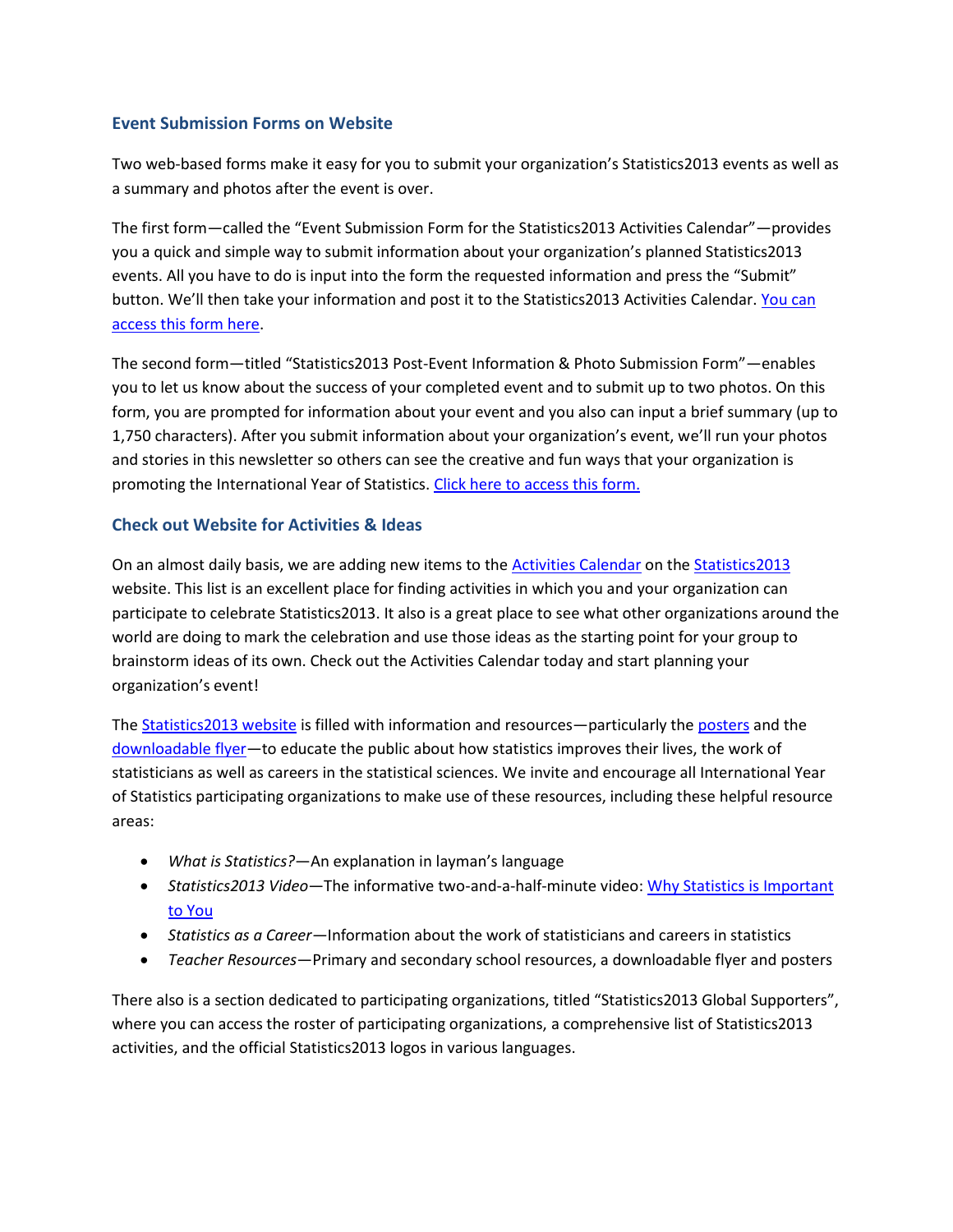#### **Use the Statistics2013 Video**

We encourage your organization and its members to use and share the International Year of Statistics video. Created by [SAS Institute,](http://www.sas.com/) the video relates the many and varied ways that statistics impacts our lives. The video is accessible at [www.statistics2013.org.](http://www.statistics2013.org/)

You can:

- view the video
- post the video to your organization's website
- e-mail the link to your members/employees
- share it with your organization's stakeholders
- promote it to the public, media and other external audiences in your area or country
- show it at your meetings and other events

The video narration is in English. However, thanks to SAS and many Statistics2013 participants who are providing translations, subtitles are being added in other languages. Currently available languages are:

- Catalan
- Czech
- Dutch
- Euskara (Basque)
- English
- French
- German
- Indonesian
- Italian
- Portuguese (Portugal)
- Russian
- Spanish (Mexico)
- Swedish
- Turkish

To access these subtitles, follow these easy instructions:

- Press "Play" on the video
- Click the "CC" button to see the list of subtitle options
- Click on the desired language (the subtitles will appear onscreen)

We will be adding other subtitled languages soon, so check the video frequently to see if your language is available. If you want the video subtitled in your country's language, please e-mai[l Jeffrey@amstat.org](mailto:Jeffrey@amstat.org) to request a copy of the script that you can translate.

### **Get the Official Statistics2013 Logo**

With the move to the new public website, the link to the Statistics2013 logo and the various languagespecific versions has changed. That new direct link is:

<http://www.statistics2013.org/iyos/logos.cfm>

Be sure to save the link in your web favorites.